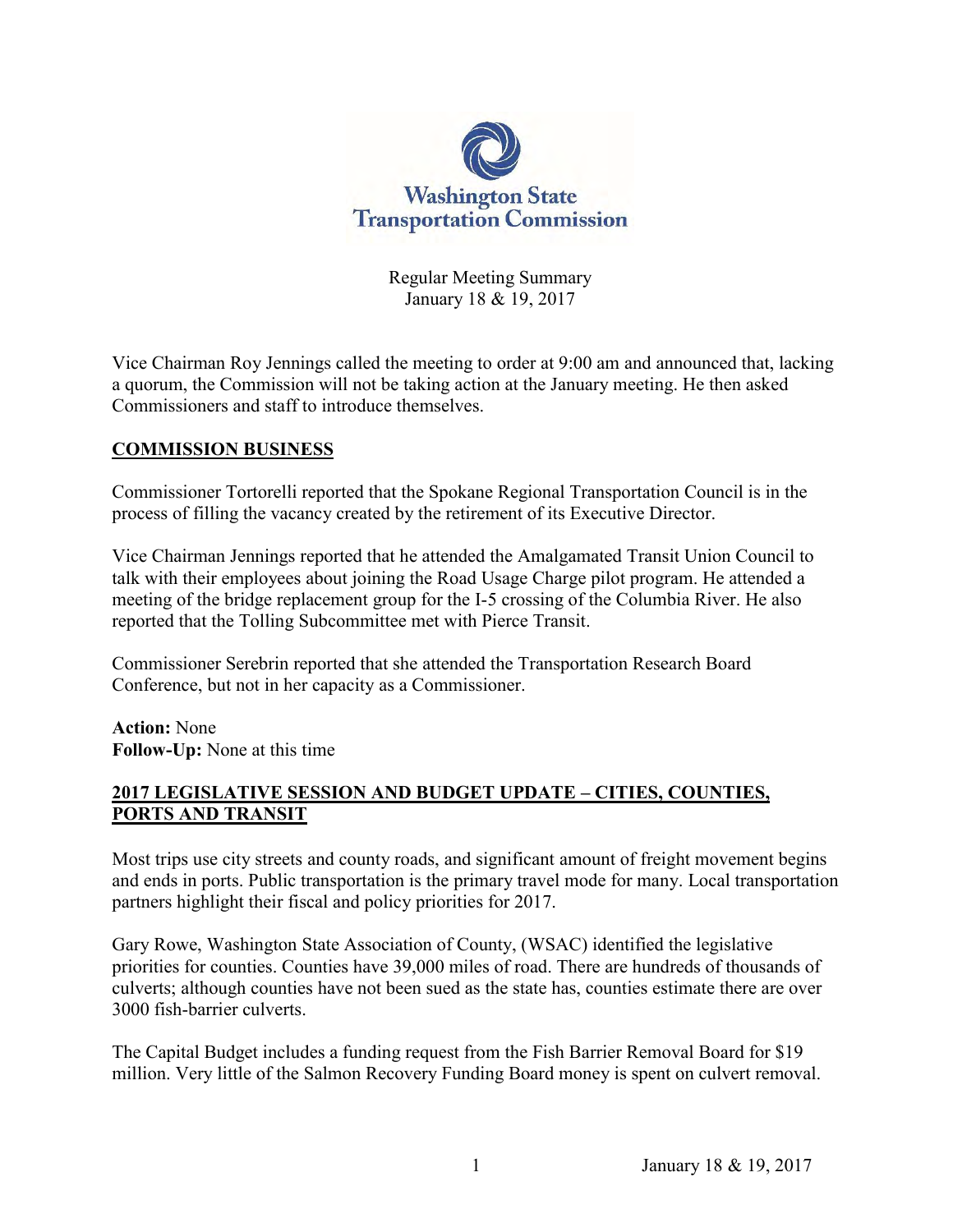Funding has been reduced for the Rural Arterial Preservation Program administered by the County Road Administration Board.

Jane Wall, Government Relations Advocate, Association of Washington Cities (AWC), indicated that cities' priorities are similar to WSAC. AWC is working on legislation to establish reasonable fees for electronic records requests and how to address the use of computer bots. The Public Records Act has not changed since the 1970s and has not kept up with technology. Carl Schroeder is AWC's lead on fish passage; cities estimate there are 900 fish passage barriers in the Puget Sound area. Because there is not consistent reporting or criteria for pavement preservation reporting, AWC is seeking repeal of that statute. AWC also wants follow-up on the Joint Transportation Committee Road-Rail conflict study; 2000 at-grade crossings need attention, at a cost of almost \$1 billion.

Ms. Wall also reported that about 90 cities have adopted Transportation Benefit Districts (TBDs). Six to eight cities have taken steps to utilize the increased TBD authority. The Local Revitalization Financing (LRF) Program continues to be a priority for AWC. Senator Brown is expected to introduce LRF legislation.

Chris Herman, Senior Director, Washington Public Ports Association (WPPA), reported that Washington has 75 port districts, more than any other state. Real ID compliance is very important to ports; the inability to board a plane on January 18, 2018 will burden airports and other provisions will affect marine port operations. With legislation underway in both the House and Senate, the state has asked the Department of Homeland Security for an extension until 2020. WPPA also seeks continued funding for the Community Economic Revitalization Board.

Justin Leighton, Executive Director, Washington State Transit Association (WSTA), reported the City of Ellensburg is the newest WSTA member. WSTA wants to see more state funding for public transportation – the burden falls on local areas and fare payers. Its first priority for 2017 is to protect and maintain funding programs for public transit.

Other legislative goals:

- Support a statewide bus and bus facility capital grant program.
- Expand job order contracting to include public transit.
- Expand Commute Trip Reduction eligibility to include all day trips.
- Support efforts to lower the cost of operating electric bus fleets, through lower rates for mid-route fast charging. (Reduced or no demand charge.)
- Support efforts to encourage bike usage on transit fleets.
- Support effective and efficient delivery of public transit.
- Ensure efficient and effective delivery of public transit.
- Seek funding from the Volkswagen settlement for mitigation expenditures that benefit public transit.

**Action:** None **Follow-Up:** None at this time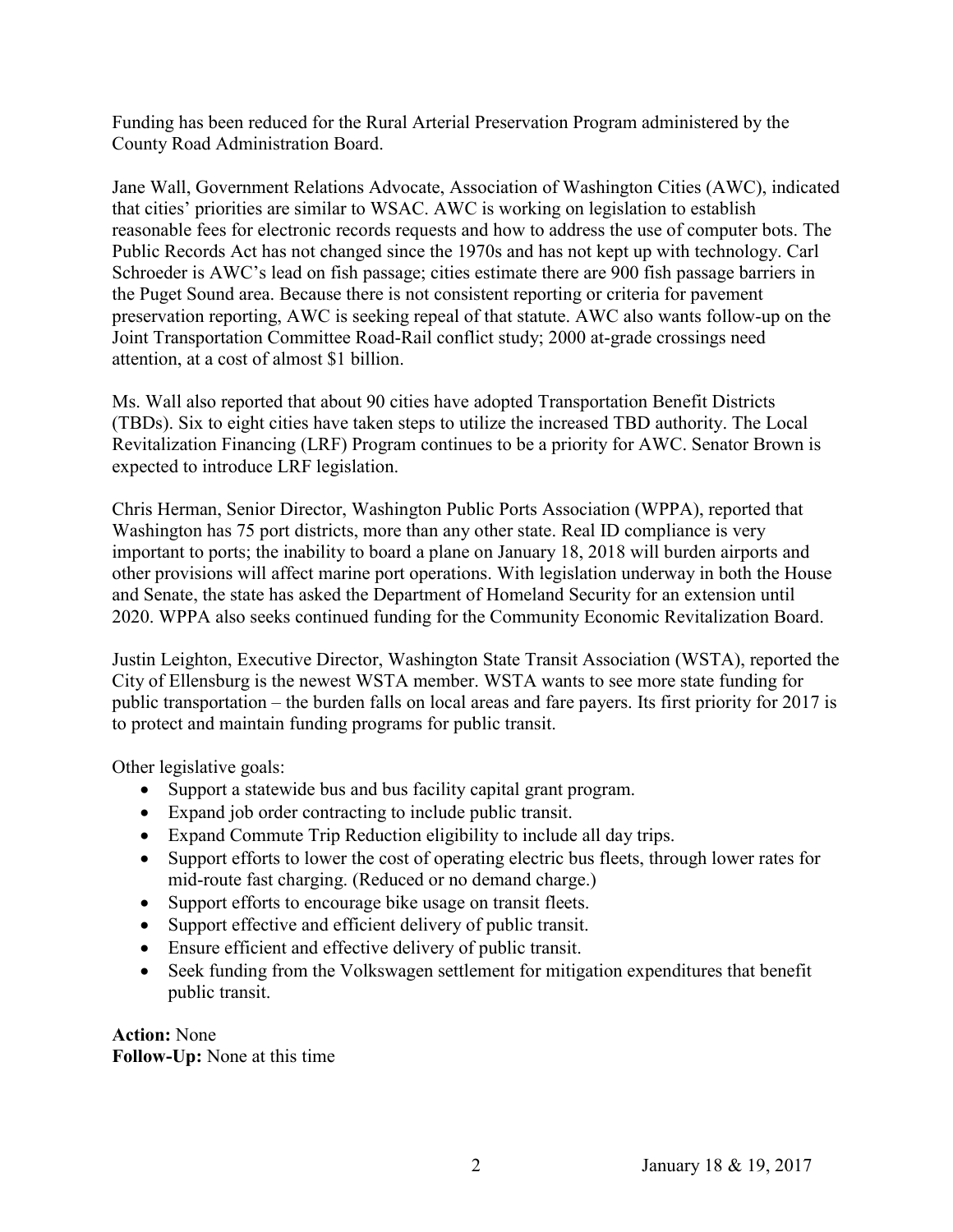# **SEATTLE TRANSPORTATION, LAND USE AND HOUSING**

Population and employment growth in the state's largest city influences transportation and land use throughout the Puget Sound. City of Seattle staff shared the new Seattle 2035 Comprehensive Plan and its housing strategy.

Tom Hauger, Manager, Comprehensive and Regional Planning, City of Seattle, said Seattle has added 49,000 housing units since the city's 2004 major land use update. By 2035, the city expects:

- 70,000 housing units
- $\bullet$  115,000 jobs
- Represents over 1/3 of all expected growth in King County
- Population forecast at 725,000 and 685,000 jobs

Top issues identified by the public:

- Public transit
- Affordable housing
- Parks and open space
- Schools

Updated Growth Strategy:

- Identify urban villages well-served by transit for higher growth rate and possible boundary expansion
- Consider potential new urban village at  $130<sup>th</sup>$  Street
- Lower growth rate for villages with risk of displacement

Connection of the Seattle 2035 Plan to the Puget Sound Regional Council 2040 Plan:

- Directs large majority of growth to locations well-served by light rail or frequent bus service
- Identifies locations for transit, bicycle and pedestrian facility improvements to promote mobility choices
- Focuses on equity to provide access for low-income people and populations of color
- Uses new multi-modal level-of-service measure of system performance

The Housing Affordability and Livability Agenda (HALA) reflects Seattle 2035.

- New policies about mandatory affordable housing
- Urban Village (UV) boundary expansions finalize through HALA outreach
- Future Land Use Map change supports rezones within UVs
- Land use policies encourage more housing choices

Seattle adopted an urban design plan to improve sidewalk placement, storefronts, walkability.

Commissioners asked at the state level what is helping or hindering good planning. Mr. Hauger responded that a lot more investments in transit are needed.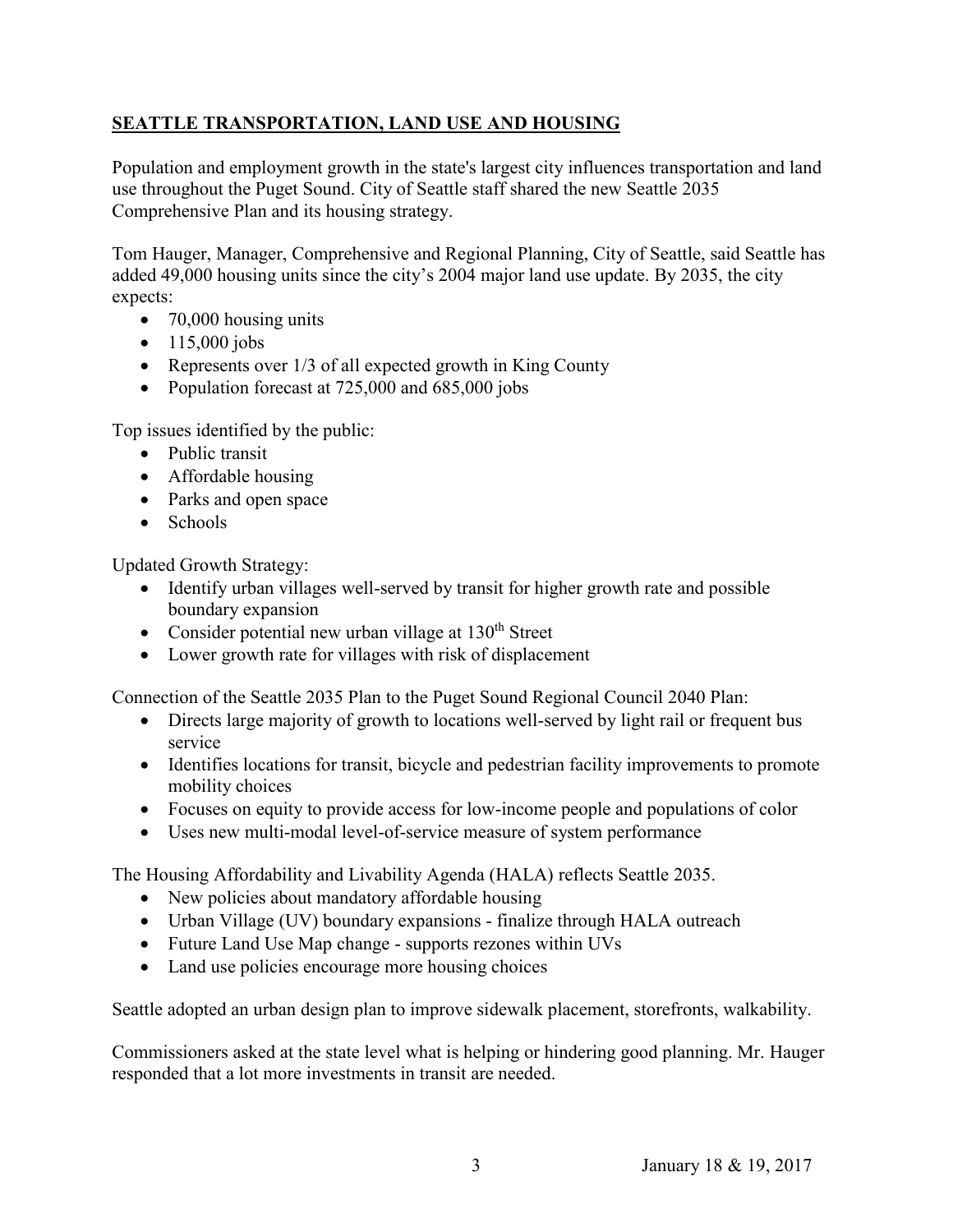Another top priority is preservation of property tax exemptions. Similar to the multifamily tax exemption, it would be an incentive to preserve existing affordable multifamily housing.

Secretary Millar asked whether Seattle is working regionally to share job growth better with residential growth. It is a challenge to redirect job growth, especially when some of the cities on the urban fringe lack transit service.

Michelle Chen, Equitable Development Manager, Office of Planning and Community Development, City of Seattle, provided details on HALA and its 65 recommendations. HALA is the housing strategy to meet Seattle 2035 aspirations.

Today, more than 45,000 Seattle households spend more than half of their income on housing. The average rent for a 1-bedroom apartment in Seattle increased 35% in the last five years to \$1,641. The HALA goal is 50,000 new housing units: 20,000 affordable homes and 30,000 at market rate.

HALA contains four categories of recommendations:

- To invest in housing for those most in need, Seattle voted to renew and expand a housing levy, which is a property tax to fund affordable housing for the lowest-income residents.
- To address displacement, Seattle established new protections for renters that make it illegal for a landlord to discriminate based on the source of a person's income. The city is working on incentives and financing tools for private property owners to upgrade their buildings while maintaining affordable rents, and through the Equitable Development Initiative, it is investing in community-led projects to expand opportunity in communities facing displacement pressure.
- The city also is exploring how to make development more efficient by streamlining parts of the permitting process to reduce costs and changing the Design Review program. It is also looking at parking requirements.
- Finally, there is a new policy called Mandatory Housing Affordability (MHA).

Mandatory Housing Affordability aims to accommodate population growth with affordability:

- All new multifamily and commercial development must either build or pay into a fund for affordable housing.
- Provides more development capacity to partially offset the cost of these requirements
- Increases housing choices.
- It is a state-approved approach other local cities have used (e.g., Issaquah, Federal Way, and Redmond).

Housing created through MHA will be affordable for people earning up to 60% of the area median income, which is about \$38,000 for an individual or \$54,000 for a family of four. The average one-bedroom apartment is more than \$1,600 per month, and the average rent for a new one-bedroom unit is almost \$2,000. Homes built through MHA will have rent capped at \$1,009.

To put MHA in effect, some areas may see a "typical" zoning change to allow new buildings to have one additional story compared to what is currently allowed. Most of the HALA recommendations on transportation involve reducing parking requirements.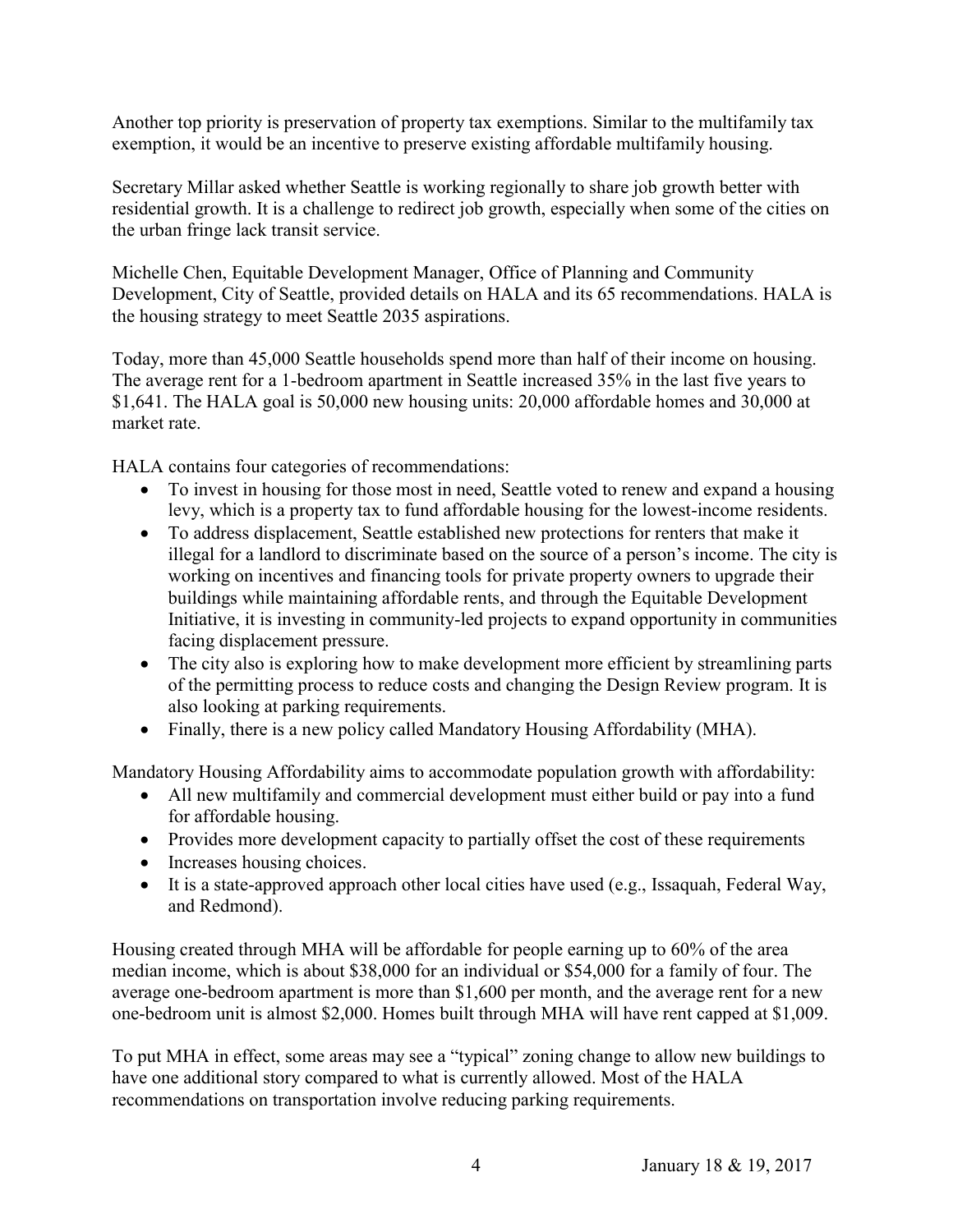Ms. Chen hopes that by increasing supply there will be more workforce housing options, so that Seattle can continue to be diverse socially and economically.

[Seattle 2035 Plan](http://www.wstc.wa.gov/Meetings/AgendasMinutes/agendas/2017/documents/2017_0118_BP3_CityofSeattleCompPlan.pdf) [City of Seattle Housing Affordability and Livability Agenda](http://www.wstc.wa.gov/Meetings/AgendasMinutes/agendas/2017/documents/2017_0118_BP3_CityofSeattle.pdf)

**Action:** None **Follow-Up:** None at this time

### **FROG SURVEY PANEL: SUMMER 2016 WASHINGTON STATE FERRY PERFORMANCE AND SATISFACTION SURVEY**

The Commission heard the results of the summer 2016 Ferry Riders' Opinion Group (FROG) survey. The FROG research initiative in 2016 consisted of the following main phases:

- Winter Customer Survey Study (target audience: commuter riders) via FROG
- Freight Survey (target audience: WSF freight customers) via executive telephone survey
- Spring Reservation Study
- General Market Assessment Survey (target audience: Puget Sound (PS) basin and non-PS residents (non-PS) via VOWS
- Summer On-board Recreational Survey (target audience: Out of state riders)
- Summer Performance, Recreational, and Policy Study (target audience: commuter and social/recreational riders)

A total of 4827 ferry riders completed the 2016 Summer FROG performance, recreational and policy survey yielding a maximum sample variable of +/- 1.4% at the 95% confidence level.

A total of 7279 ferry riders completed the summer 2016 onboard recreational survey yielding a maximum sample variable of +/- 1.1% at the 95% confidence level.

The percentage of riders saying they are satisfied with the level of service provided by WSF during the summer months increased compared to 2014 (64% vs. 60%). Onboard survey respondents are more satisfied by a 22-point margin. The Fauntleroy/Vashon route, Fauntleroy/Southworth, and Mukilteo/Clinton routes all have higher dissatisfaction rates then the overall level of satisfaction. The greatest positive shift from 2014 by route has been among Anacortes/San Juan Island and Southworth/Vashon.

The percentage of riders saying WSF is a "good" or "very good" value in the summer period has increased slightly compared to 2014 (73% vs. 68%).

Overall good value is up from summer 2014 across all routes but Fauntleroy/Southworth, with most significant increases among riders using Point Defiance/Tahlequah, San Juan Inter Island, Anacortes/San Juan Island and the Southworth/Vashon routes.

Almost all respondents are likely to use WSF again for a recreational or social trip. Better schedules and routes was the top mentioned way to increase the number of recreational or social trips. Better transit connections to and from ferry terminals was the top mentioned method of encouraging walk-ons by respondents. Three in ten (29%) say that the ferry schedule does not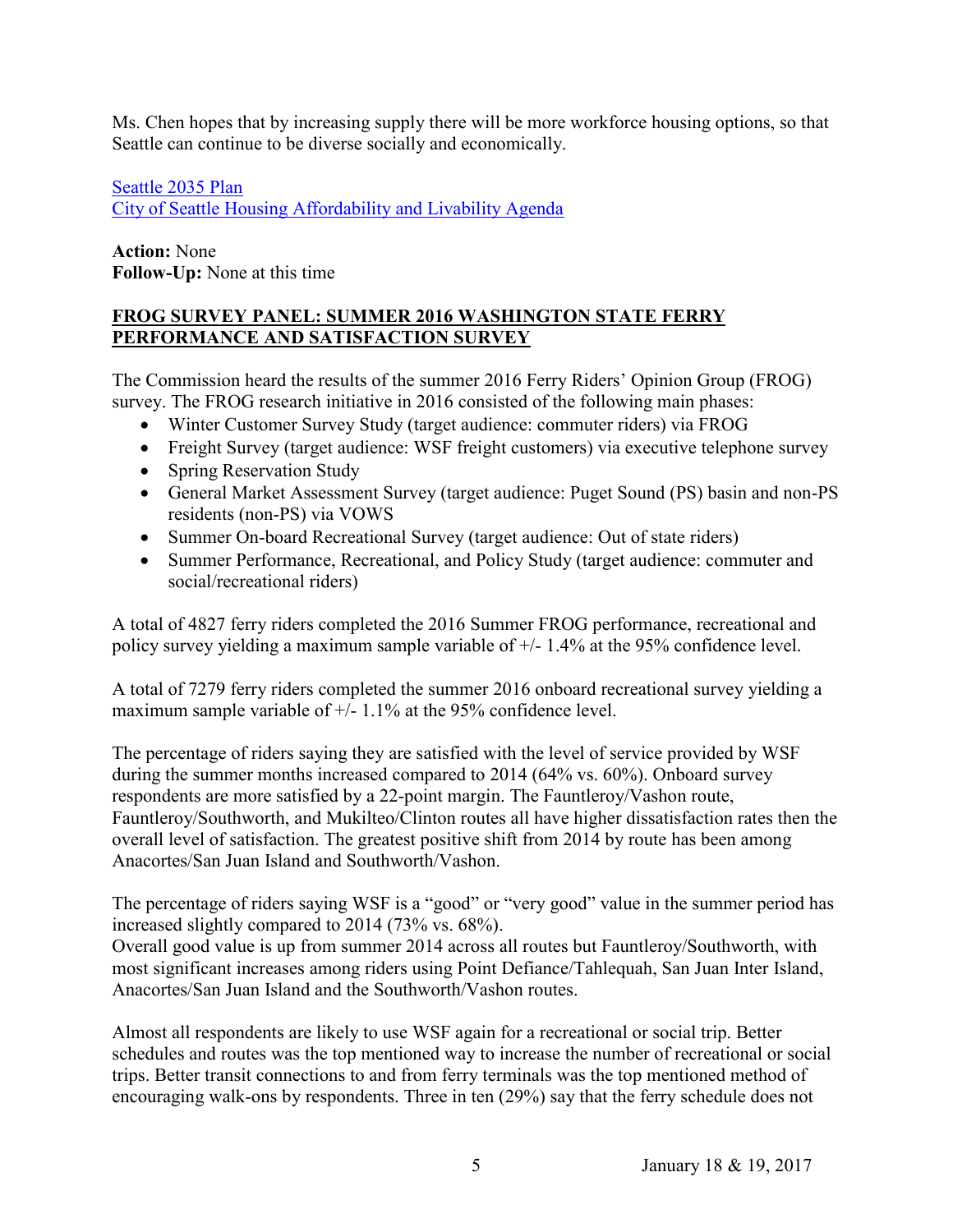match up with their needed train or bus connections. A third (34%) of respondents believe that the faster growth rate of vehicle fares has encouraged more travel as a foot passenger or carpool.

Seating is the top complaint among people who are dissatisfied with terminals. Dissatisfaction with WSF crews giving loading directions is highest on the Point Defiance/Tahlequah, Fauntleroy/Vashon, and Inter Island routes. Onboard, the top complaint is unclean bathrooms.

#### [WSF Summer Ferry Performance](http://www.wstc.wa.gov/Meetings/AgendasMinutes/agendas/2017/documents/2017_0118_BP5_SummerRecreation_Presentation_001.pdf)

**Action:** None **Follow-Up:** None at this time

### **WASHINGTON STATE FERRIES 2017 TARIFF DEVELOPMENT**

After receiving a revenue target from the Legislature, the Transportation Commission sets ferry fares each biennium to achieve revenue and policy objectives. Washington State Ferries staff gave an overview of the policies and considerations that have shaped past development of fare setting for the 11 routes in the WSF system.

Roles and responsibilities:

- The Transportation Commission is responsible for adopting fares through rulemaking.
- WSF is responsible for conducting reviews of fares, and developing a fare proposal for submittal to the Commission for their consideration.
- The Ferry Advisory Committee on Tariffs (FAC-T) provides guidance to WSF as it develops its fare proposal for the Commission. The FAC-T membership includes Ferry Advisory Committee chairs or their designees, and modal interests such as transit, freight and tourism.

Fare-setting schedule:

- November 2016 June 2017: FAC-T meetings
- Late April 2017: Establishment of fare revenue target in transportation budget
- By May 3, 2017: File CR 101 notifying the opening of the tariff WAC sections
- Mid/late May: WSF provides fare proposal to Commission
- By June 21, 2017: File CR 102 form with Commission fare proposal
- June/July 2017: Public comment period for Commission fare proposal
- July 25, 2017 or later: Commission holds adoption hearing on tariff proposal
- By August 31, 2017: File CR 103 with final amended tariff
- October 1, 2017: Adopted fares go into effect

Changes implemented last cycle:

- Average general fare increase of 2.5%
- Passenger/vehicle fare ratio  $-1.5\%$  spread in both the 2015 and 2016 fare modifications
- Over-height surcharge eliminated for vehicles below 22' in length, two-height based fares at the 22'-30' length category, and modified height threshold from 7'6" to 7'2"
- Over-height exemptions for vehicles carrying disabled passengers clarified in WAC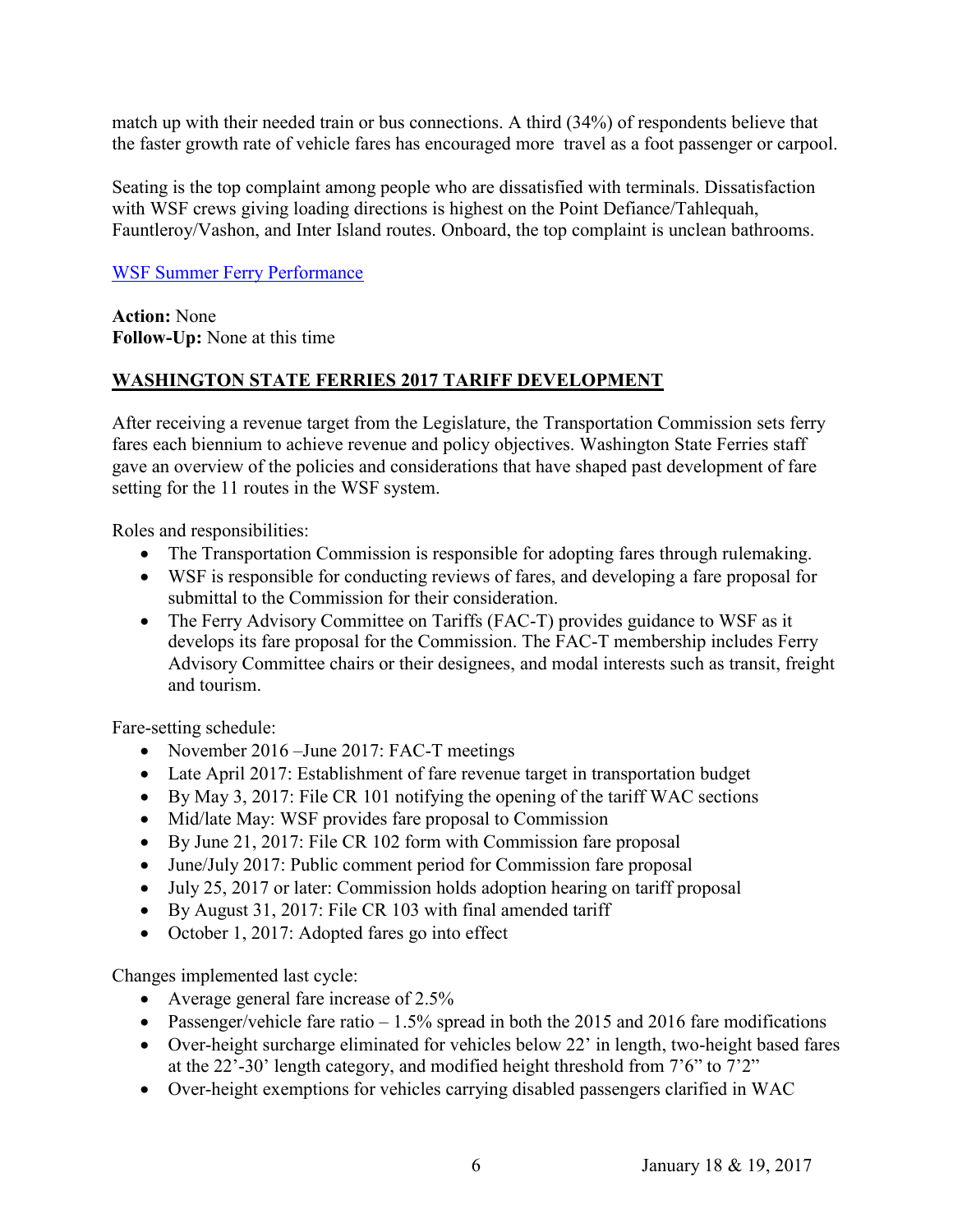• Fare increase in 2016 on May 1, instead of Oct. 1 to generate revenue to offset the lower passenger fares and removal of the over-height surcharge for vehicles under 22' in length

Issues under review this tariff cycle:

- Effectiveness of demand management strategies over the last few tariff cycles:
	- o Spreading of passenger and vehicle fares
	- o Under 14' vehicle fare
- Methodology for the driver portion of the oversize vehicle fares
- Fare categorization of unique 2-and 3-wheeled vehicles
- School group flat fee level and application to home school customers
- Cumulative impact of annual fare increases
- International route market screen
- WAC language changes:
	- o In-need organizations
	- o Fire district fares
	- o Commercial accounts
	- o Changes to prohibit Wave2Go resale
	- o Clarifications around capital surcharge

Next Generation ORCA also is a consideration, but not likely part of the 2017 fare proposal. WSF has committed to collecting feedback on becoming part of the regional transfer program.

Greg Beardsley, FAC – T Chair, expressed concern about continuing the fare increase differential between vehicle and passenger fares. Fares have become an issue for the aging population on the islands and ferry riders who do not have transit access. The summer surcharge also is steep for island residents.

#### [WSF Fare Setting Process and 2017/18 Tariff Cycle](http://www.wstc.wa.gov/Meetings/AgendasMinutes/agendas/2017/documents/2017_0118_BP6_WSFFareSettingProcess.pdf)

#### **Action:** None

#### **Follow-Up:** *Continue to engage with WSF to prepare for fare setting after enactment of the 2017 – 2019 biennial budget.*

#### **WSDOT SECRETARY'S REPORT**

Roger Millar, Secretary of Transportation, WSDOT, spoke about the need to drive safely and recognize the safety of workers on the road, whether in a construction zone or snowplowing the road. Today, Snoqualmie Pass is closed and SR 14 in the Columbia River Gorge is closed.

Yesterday the Resiliency Subcabinet met to discuss how to prepare and respond to the eventual Cascadia Subduction Zone quake. It was a good start to a statewide discussion.

As of today, the tunnel-boring machine is 75% of the way through. Still 2-1/2 years behind the original schedule and the ribbon cutting will take place when the project is finished.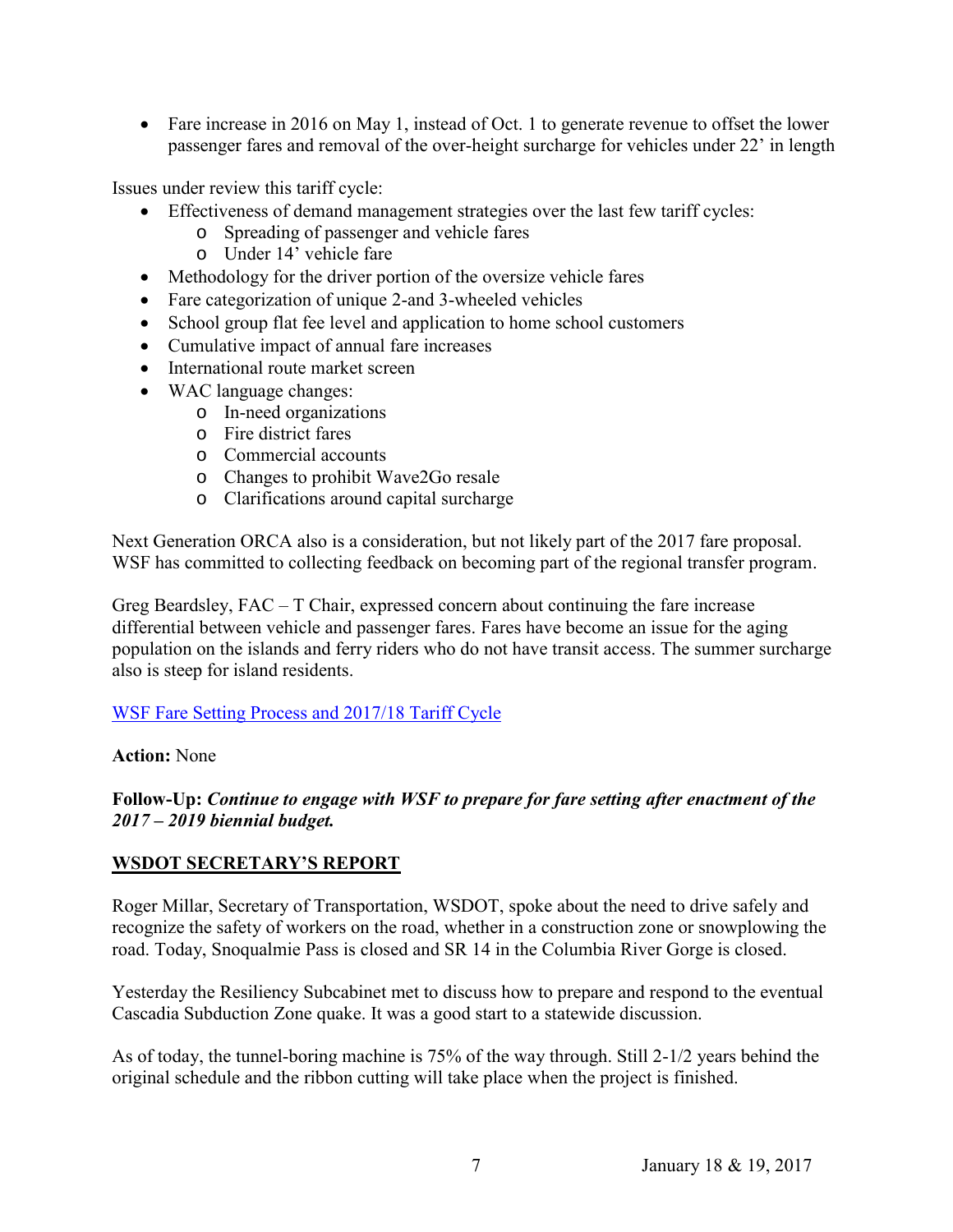Hard shoulder running on I-405 Northbound Electronic Toll Lane (ETL) will be open spring 2017 less than a year from concept to opening.

WSDOT has posted weight limits on the Northport Bridge, and is monitoring the Elwha River Bridge.

**Action:** None **Follow-Up:** None at this time

# **2017 COMMISSION TOLLING REPORT**

Carl See, Senior Financial Analyst, WSTC, provided an overview of the Commission Tolling Report.

The report summarizes the Commission's 2017 tolling plans, reviews 2016 Commission actions, and includes tolling-related recommendations by facility. Additional sections are dedicated to:

- Commission's preliminary decision on revising the Tacoma Narrows Bridge (TNB) Sufficient Minimum Balance (SMB) Policy
- Commission work and recommendations on Future Tolling Facilities and on Toll System Operations and Planning

Tacoma Narrows Bridge Recommendations:

- Consider change to SMB Policy from 12.5% of annual costs to a flat \$10 million.
- Explore approaches to subsidizing debt service or significant periodic costs.

I-405 ETL & SR 167 HOT Lane Recommendations

- Continue operation of SR 167 HOT Lanes
- Invest surplus I-405 ETLs toll revenue to improve performance in single-lane section

Toll System Operations and Planning Recommendations:

- The Commission supports the distribution of back office system re-procurement costs to include the SR 99 Tunnel
- The Legislature should direct development of a strategic tolling policy plan setting a path forward on tolling into the future

### [2017 Tolling Report](http://www.wstc.wa.gov/Meetings/AgendasMinutes/agendas/2017/documents/2017_0119_BP13_WSTC_2017TollingReportOverview.pdf)

**Action:** None **Follow-Up:** None at this time

### **PASSENGER FERRY SERVICE**

Passenger ferry service is on its way back. King County's successful water taxi and the San Francisco Bay Area water taxis set the stage for new passenger ferry service across Puget Sound.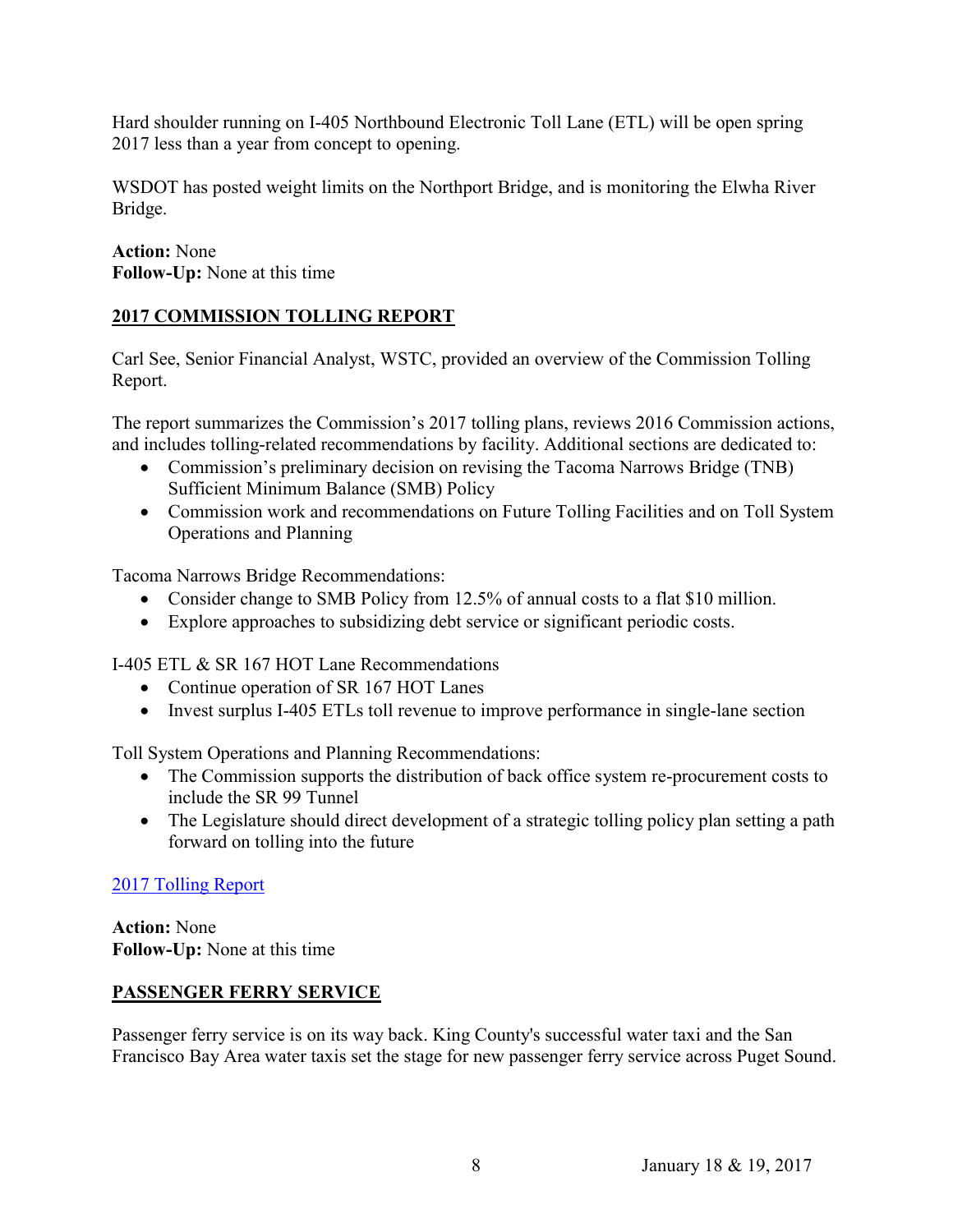The Marine Division, King County Department of Transportation, operates the King County Water Taxi. The mission of the Marine Division is to provide safe, reliable, efficient, environmentally sound, customer-friendly, and fiscally responsible passenger-only ferry services to the public and establish waterborne transportation as a viable alternative mode of transportation in support of regional mobility and a high quality of life in King County.

The Vashon Island service follows the former WSF Route. Service was initiated in 2009 operates Monday – Friday for the morning and evening commute. West Seattle ferry service began in 2010 operating daily mid-day, extended evening, and weekend service from April – October, Monday – Friday for the morning and evening commute year round.

The annual operating budget for the water taxi is \$7.6 million. The fare-box recovers 31.5% of operating expenses; the remainder of costs are covered through a property tax levy subsidy.

The Seattle Pier 50 facility and the Vashon Terminal facility are leased from WSF. The new Colman Dock terminal will allow passenger ferry queuing for about 500 people.

The King County Council has not taken action on a study of Ferry Service Expansion that looked at other possible routes:

- Kenmore to University of Washington
- Kirkland to University of Washington
- Ballard to Downtown, Pier 50

Water taxis can play a role in emergency response. Water taxis and other boats evacuated about a half million people off Manhattan on September 11, 2001. The ferry Snohomish, built for WSF, has a bow that can nest at WSF docks.

Is there competition between King County Water Taxi and WSF? No, two of the three Vashon sailings nest with WSF arrivals and assist in Southworth connections.

Bruce Agnew, Director, Cascadia Center, shared lessons from the San Francisco Bay ferries:

- 2006: Cascadia legislative tour of San Francisco passenger ferries
- 2007: San Francisco Water Emergency Transportation Authority (WETA) created by California Legislature to supersede 1999 WTA
- 2009-2015: Nichols Bros, Kvichak and Dakota Creek build WETA vessels with advanced environmental features
- Fall 2017: Cascadia plans a San Francisco Bay ferry resiliency tour with state leaders WETA/San Francisco created by the California State Legislature in 2007 (Senate Bill 976) – formerly Water Transit Authority (1999)
- 1989 Loma Prieta earthquake: WETA is now responsible for coordinating and providing ferry transportation in emergencies or disasters
- Golden Gate (San Francisco to Sausalito/Tiburon/Larkspur) and San Francisco Bay Ferry system's carry 16,000 passengers now with 35,000 planned
- 20 public ferries serve 8 cities 44 vessels on 12 routes with 16 terminals (future)
- Operating funds from Regional Measure  $2$  including a \$1 (2004) toll increase on Bay Area bridges, fares, state and federal funding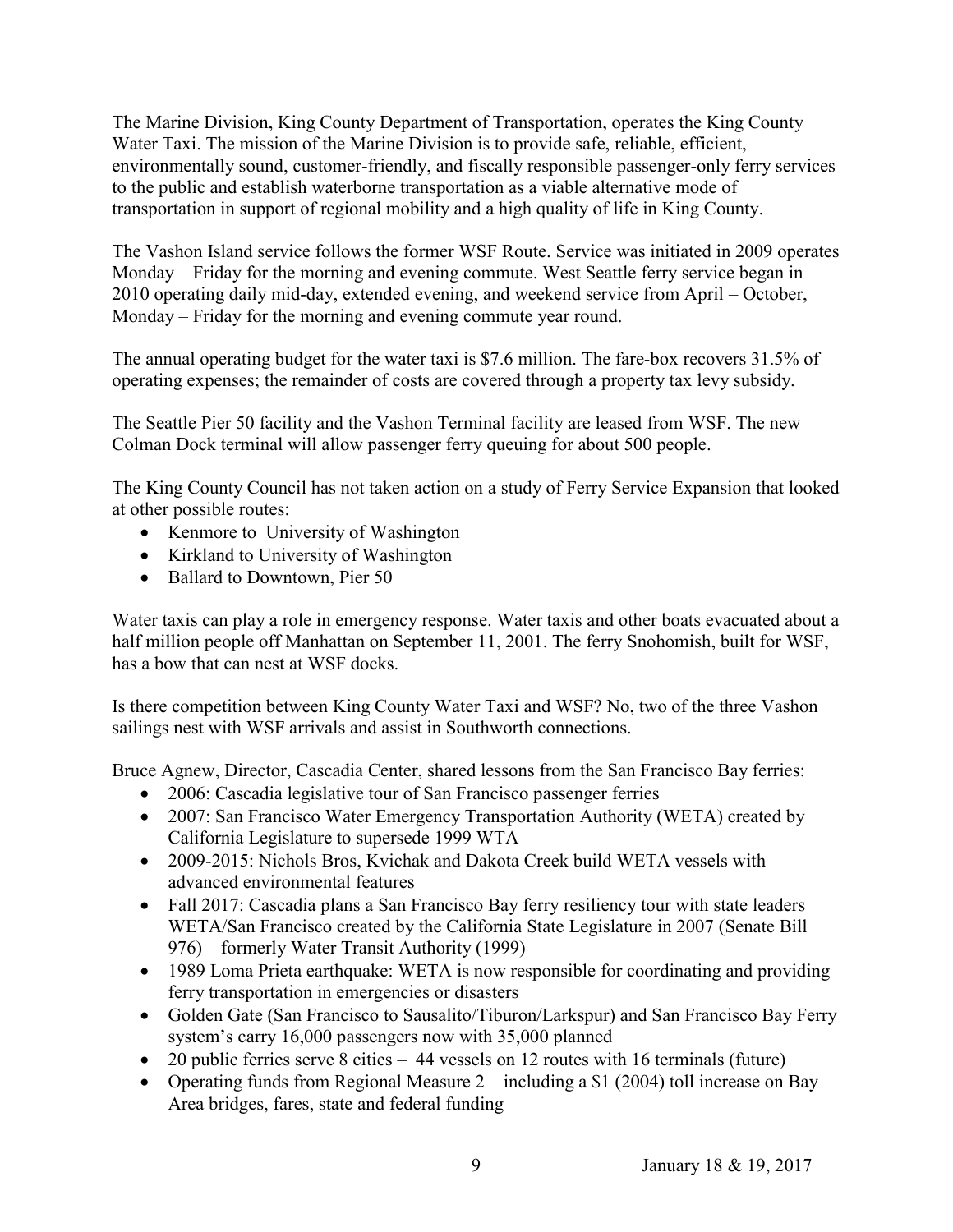Recommendations:

- The State should add resiliency role for public and passenger ferries Cascadia Subduction Zone – with front loading emergency vehicle access
- Update 2007 Puget Sound Regional Council passenger ferry study connect other counties (Jefferson/Island/San Juan). Congested I-5 corridor - north south feasibility
- Change Transportation Innovative Partnership law to allow public private partnership to expand Colman Dock, along the lines of the Port of San Francisco/Ferry Building.

[King County Water Taxi](http://www.wstc.wa.gov/Meetings/AgendasMinutes/agendas/2017/documents/2017_0118_BP7_KingCountyPassengerFerryService_000.pdf) [Return of the Mosquito Fleet](http://www.wstc.wa.gov/Meetings/AgendasMinutes/agendas/2017/documents/2017_0118_BP7_BAgnew_PassengerFerryService.pdf)

**Action:** None **Follow-Up:** Invite Kitsap Transit to brief the Commission on its passenger ferry plans.

### **SR 167 / SR 509 GATEWAY PROGRAM**

The Gateway Program, funded in the 2015 Connecting Washington package, will complete SR 509 & SR 167 connections with I-5. The program provides more direct links from the state's largest ports to the distribution centers in the region and to Eastern Washington, providing direct access to Seattle-Tacoma International Airport from the south for both passenger and air cargo.

Total funding is \$1.875 billion; this amount assumes (\$310 million) local match and tolling funding (\$180 million). WSDOT submitted an application on December 15, 2016 seeking a FASTLANE grant of \$114.4 million.

[SR 167 and SR 509 Completion Projects](http://www.wstc.wa.gov/Meetings/AgendasMinutes/agendas/2017/documents/2017_0119_BP9_PugetSoundGateway.pdf)

**Action:** None

**Follow-Up:** *Continue to engage with WSDOT and its Gateway Program.*

### **DEVELOPMENTS IN PUBLIC TRANSPORTATION**

WSDOT provided an overview of public transportation agencies and programs statewide, followed by a Puget Sound Regional Council (PSRC) Report on integration and coordination efforts by public transit agencies in Central Puget Sound.

WSDOT reported on 31 transit agencies, 15 community transportation providers, 6 Apple Health transportation brokers, 4 Intercity Bus Programs, 8 ferry systems, and the Seattle Monorail, which combined account for 257 million passenger trips per year.

About 84% of the state's population lives within a transit served area. Passenger trip totals were flat over  $2010 - 2015$  despite the recession. From  $2010 - 2015$ , public transportation saw an  $8\%$ increase in ridership.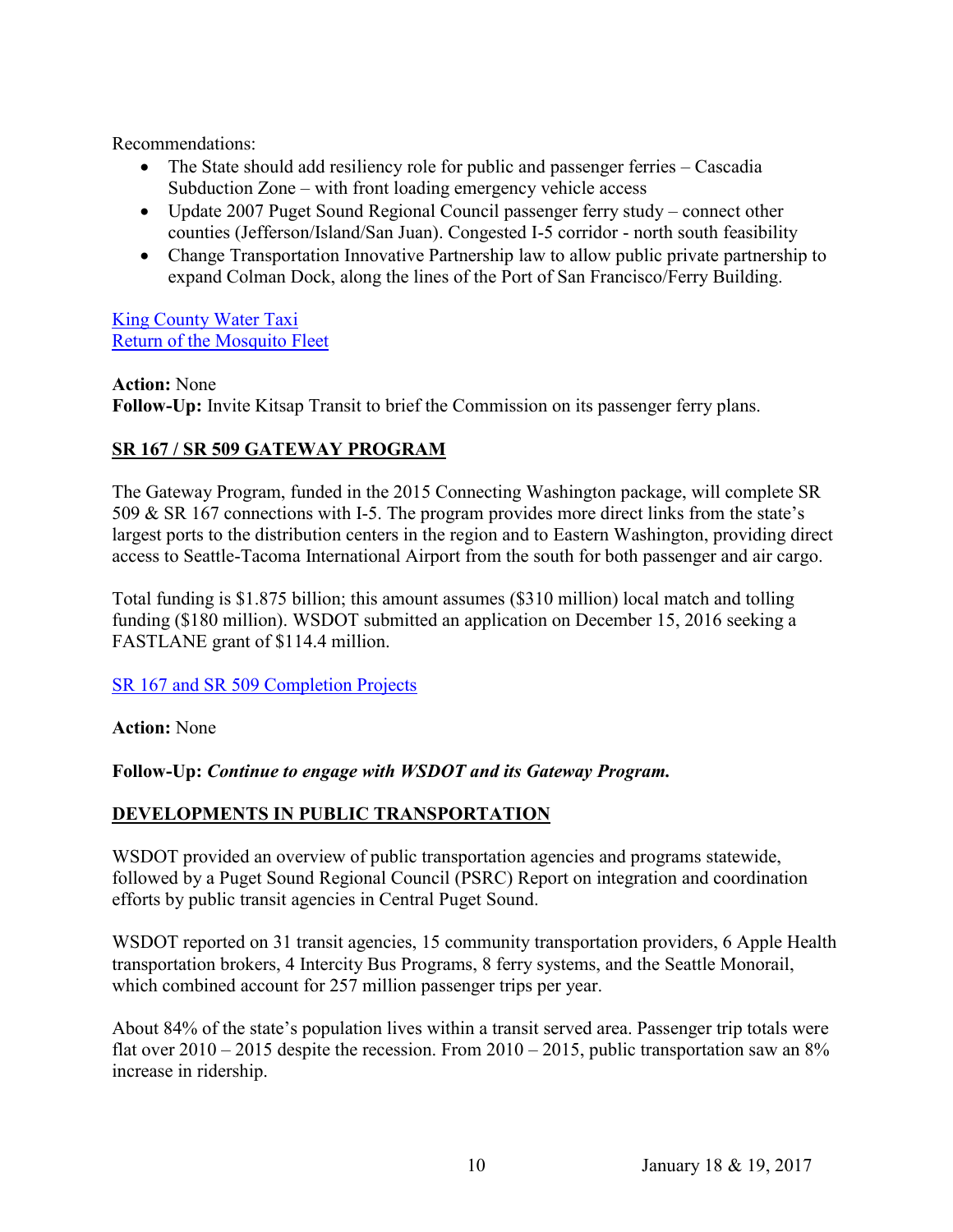Alex Krieg, Senior Planner, Puget Sound Regional Council, reported on the 2016 PSRC Transit Integration Report. In 2011, PSRC's Executive Board directed the Transportation Policy Board to address regional transit coordination. The Report looks at five items:

- 1. Transit Organization
- 2. Transit Agency Coordination
- 3. Transit-Land Use Coordination
- 4. Transit Performance Measures
- 5. Transit Funding Needs

Recent integration activities include:

- U Link bus-rail integration
- ORCA LIFT, launched in March 2015 on King County Metro & Link and expanded to all Sound Transit services in March 2016
- Going to Boeing Commuter Map, a collaborative Boeing, Everett Transit, and Community Transit product
- Open Transit Data

Cost savings from integration include Optimizing bus storage and call center integration in Snohomish County.

[2015 Public Transportation Summary](http://www.wstc.wa.gov/Meetings/AgendasMinutes/agendas/2017/documents/2017_0119_BP11_PublicTransportationOverview.pdf) [Puget Sound Regional Council Transit Integration](http://www.wstc.wa.gov/Meetings/AgendasMinutes/agendas/2017/documents/2017_0119_BP11_2016TransitIntegrationReport.pdf)

**Action:** None **Follow-Up:** None at this time

### **2017 OFFICE OF FINANCIAL MANAGEMENT TRANSPORTATION PERFORMANCE ATTAINMENT REPORT**

Jay Balasbas, Senior Budget Analyst, Office of Financial Management, reported the Biennial Transportation Attainment Report provides areas of improvement and challenges to be addressed in the statewide transportation system.

They provide:

- Assessments of progress on the transportation goals and performance of the transportation system
- System-wide performance, not agency-specific
- High-level indicators for each measure presented to allow for a quick assessment of progress
- Information used to make investment decisions and to develop strategies and programs within agencies

System improvements since 2014:

- •Reduced passenger injuries on ferries
- Increased amount of pavement in fair or better condition on the NHS
- •Reduced amount of structurally deficient bridges by deck area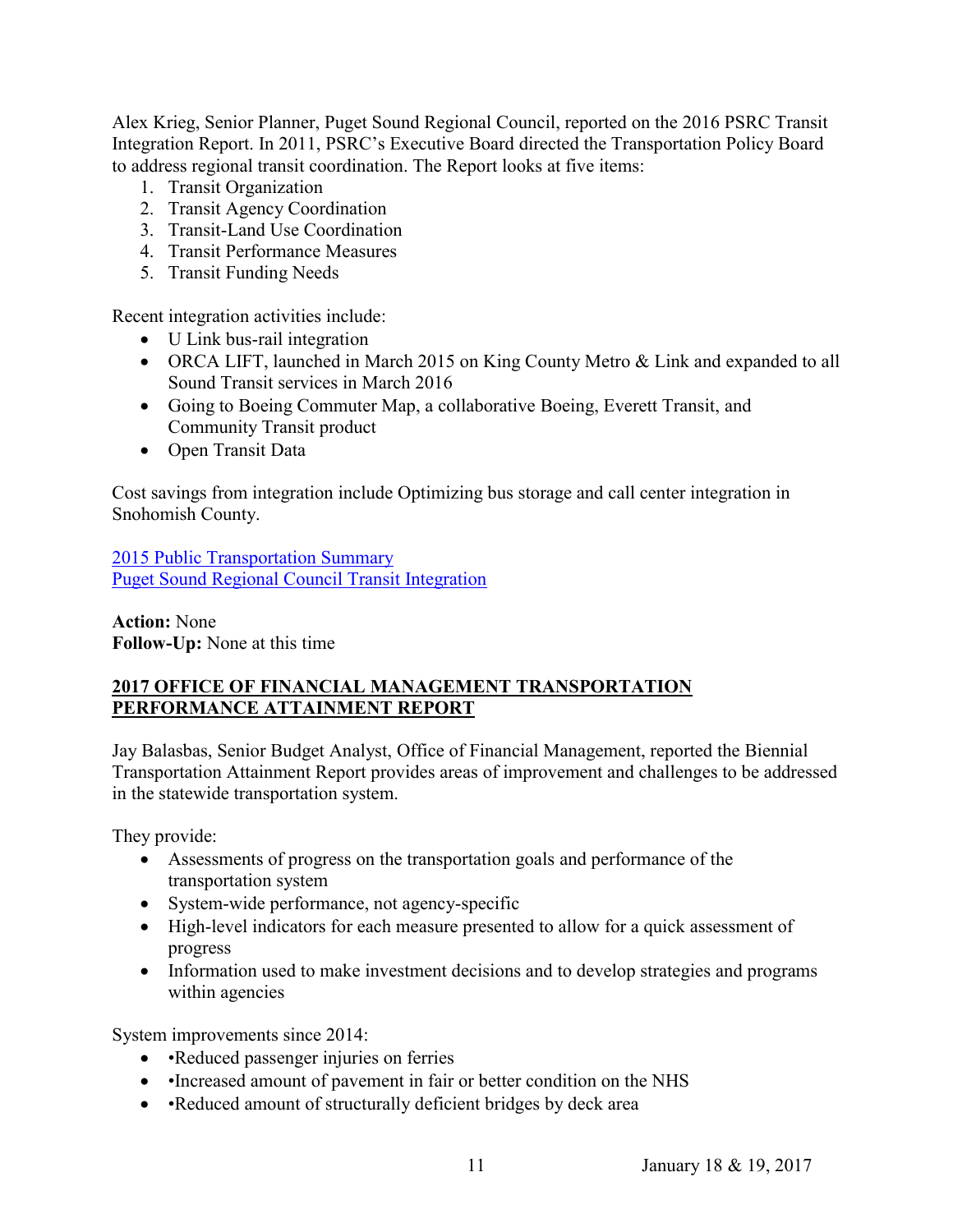- Increased Amtrak and ferry ridership
- Improved access to potential habitat for fish
- Increased transit use resulting in more vehicle miles avoided

Where challenges remain:

- •Rising traffic, pedestrian and bicyclist fatalities
- Slightly increased time that ferry vessels are out of service
- •Increased demand on the transportation system as a result of population growth
- •Reduced percent of Nickel and TPA projects delivered on time
- •Increased annual weekday delay in the central Puget Sound region's major urban highways

Factors influencing transportation system demand include:

- State population reached just more than 7 million in 2015; 4.3% growth since 2011; 45.1% growth since 1990
- Number of housing units increased by 105,000 from 2011 through 2015
- Non-farm employment has grown from 2.8 million workers in June 2011 to 3.1 million in June 2015; 9.5% increase
- Vehicle ownership has grown faster than the state population; 7.3 million registered vehicles compared to 5.6 million issued drivers' licenses in December 2015
- Number of licensed drivers increased on average by 100,000 per year from 2011 to 2015; 7.4% total increase

[2016 Transportation Attainment Report](http://www.wstc.wa.gov/Meetings/AgendasMinutes/agendas/2017/documents/2017_0119_BP12_AttainmentReport.pdf)

**Action:** None **Follow-Up:** None at this time